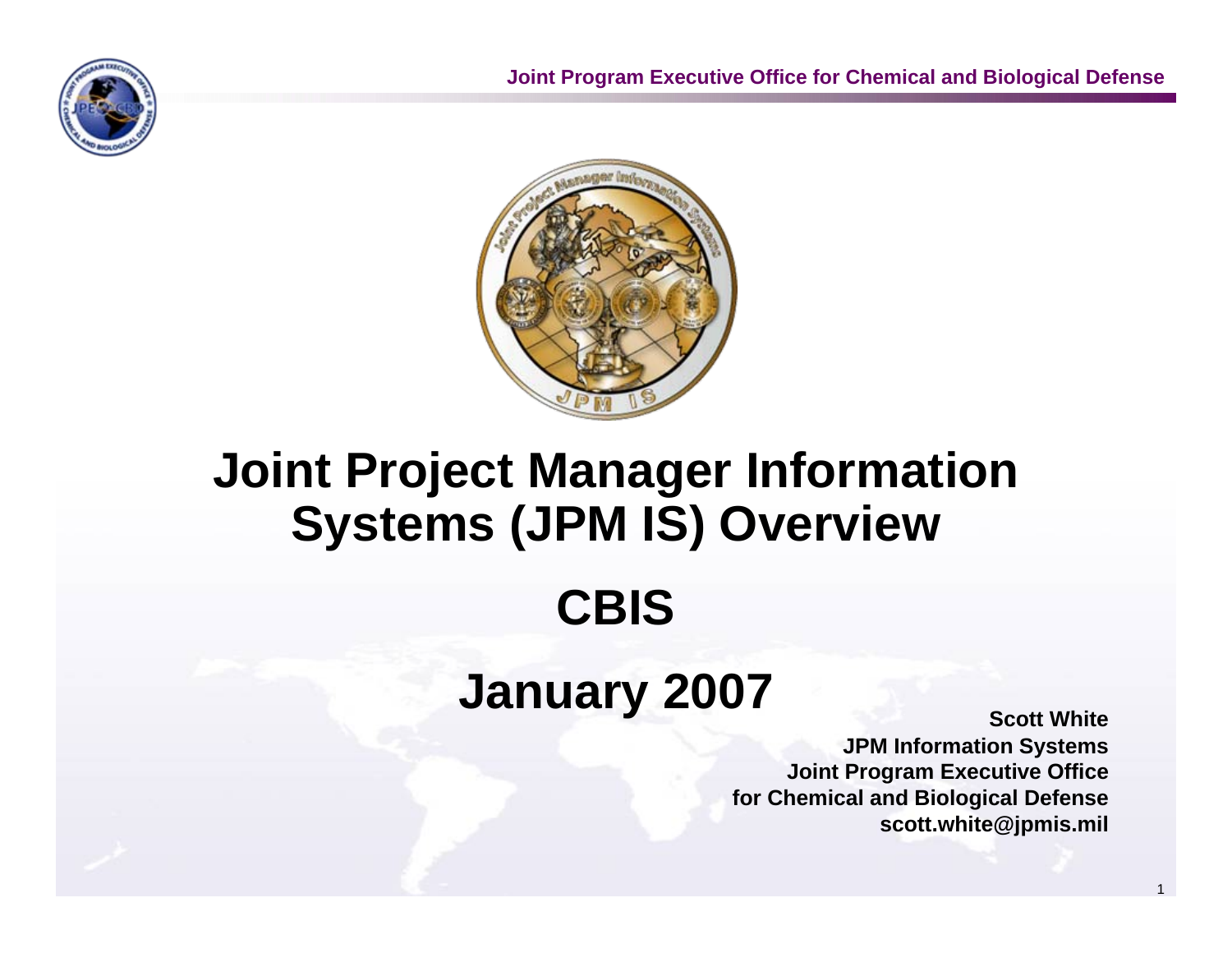

# **Agenda**

- **JPM IS Overview Mr. Scott White**
	- **Organizational changes**
	- **Program Overview**
	- **CY 06 Accomplishments**
	- **JSTO partnership**
	- **Business Opportunities**
- **Joint Effects Model (JEM) Mr. Thomas Smith**
- **Joint Operational Effects Federation (JOEF) Ms. Kathy Houshmand**
- **Joint Warning and Reporting Network (JWARN) CDR Mike Steinmann**
- **JPM IS Software Support Activity (SSA) Mr. Kevin Adams**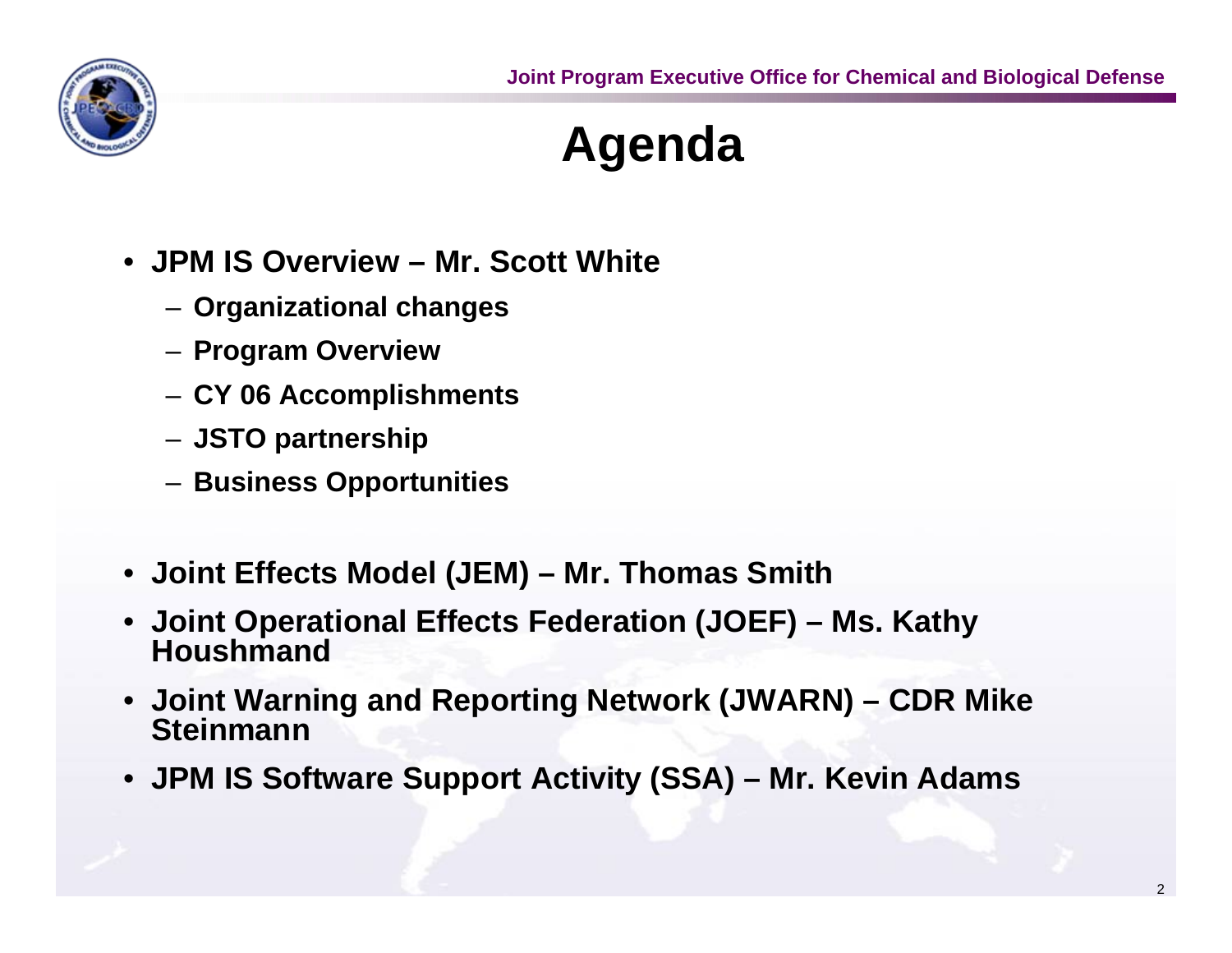**Joint Program Executive Office for Chemical and Biological Defense**

### **Joint Program Executive Office for Chemical and Biological Defense**

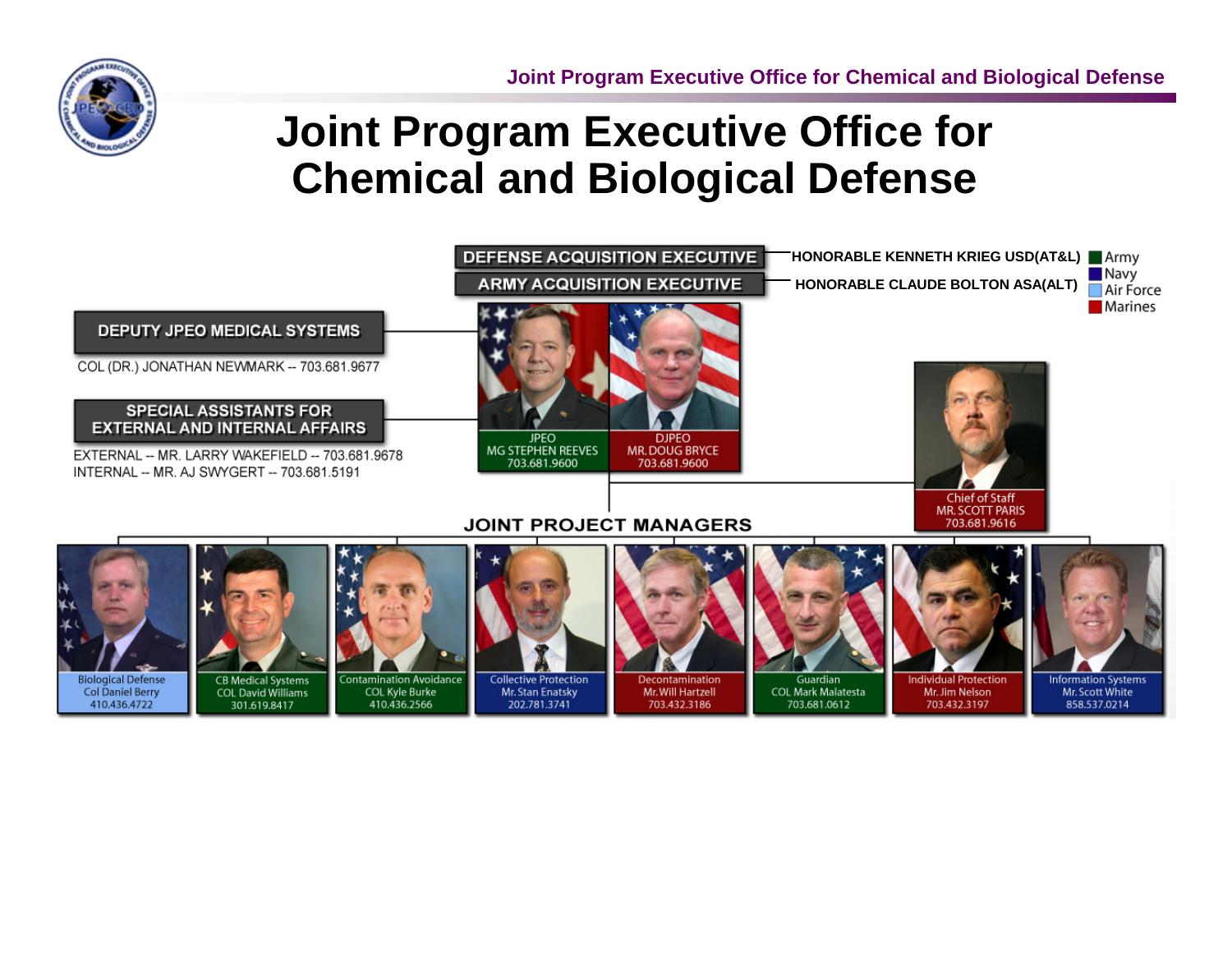

**Joint Program Executive Office for Chemical and Biological Defense**

#### **Program Overview**

#### **End-to-End Capability**

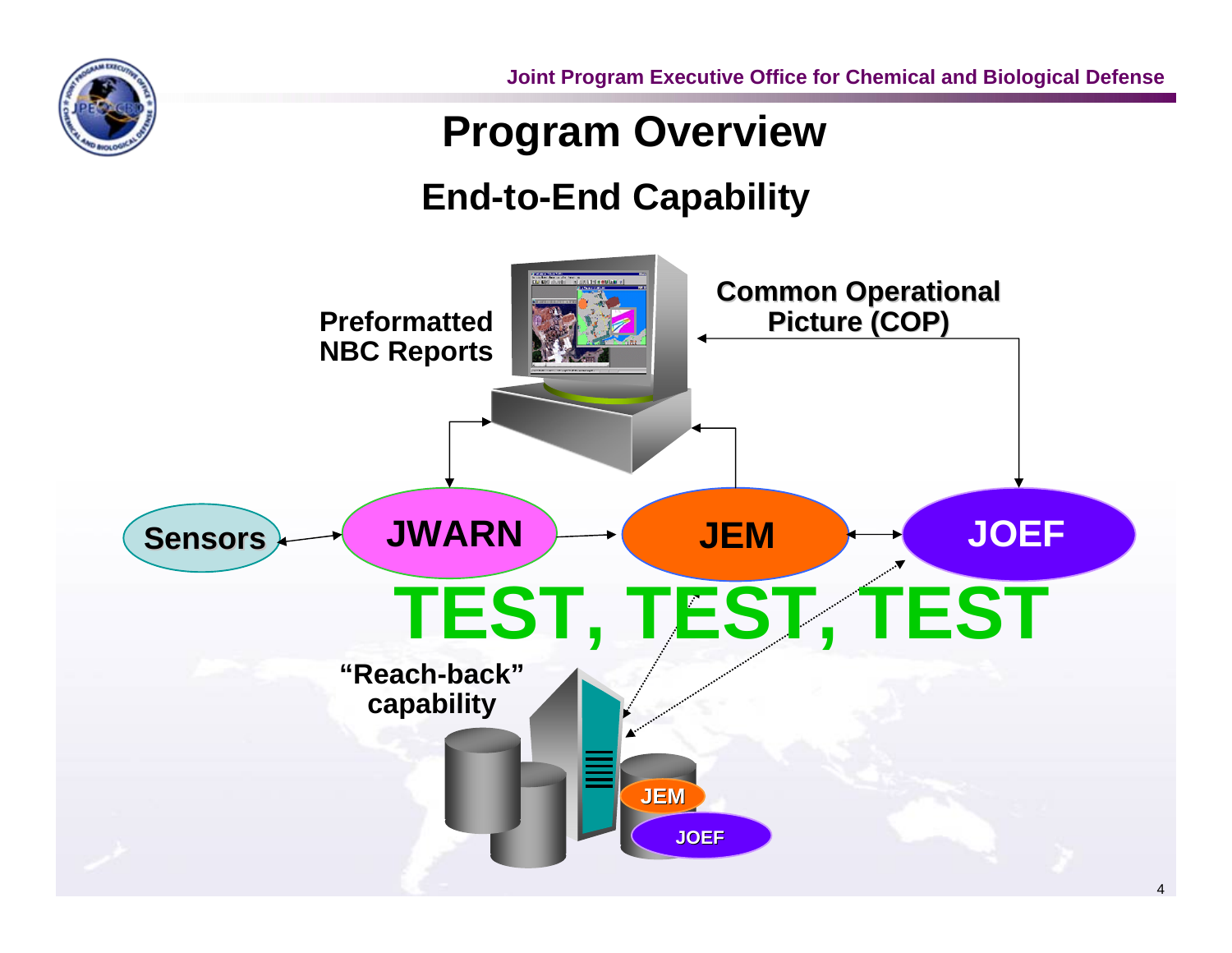

# **JPM IS Accomplishments**

- **JWARN and JEM integration into GCCS-J 4.1**
- **Developed, tested, and delivered an upgraded version (JWARN 1F) of the JWARN 1E system currently in wide use by OIF and OEF deployers**
- **Identification of Wireless technology solutions for evaluation and potential inclusion with JWARN Block One**
	- **Will provide sufficient coverage for typical air base**
	- **Supports rapid mobile dismounted deployment**
	- **Meets IA requirements**
	- **NSA certifiable**
- **JEM Completed integration of 3 legacy T&D models into one SOA baseline**
- **JOEF development contract award to CUBIC**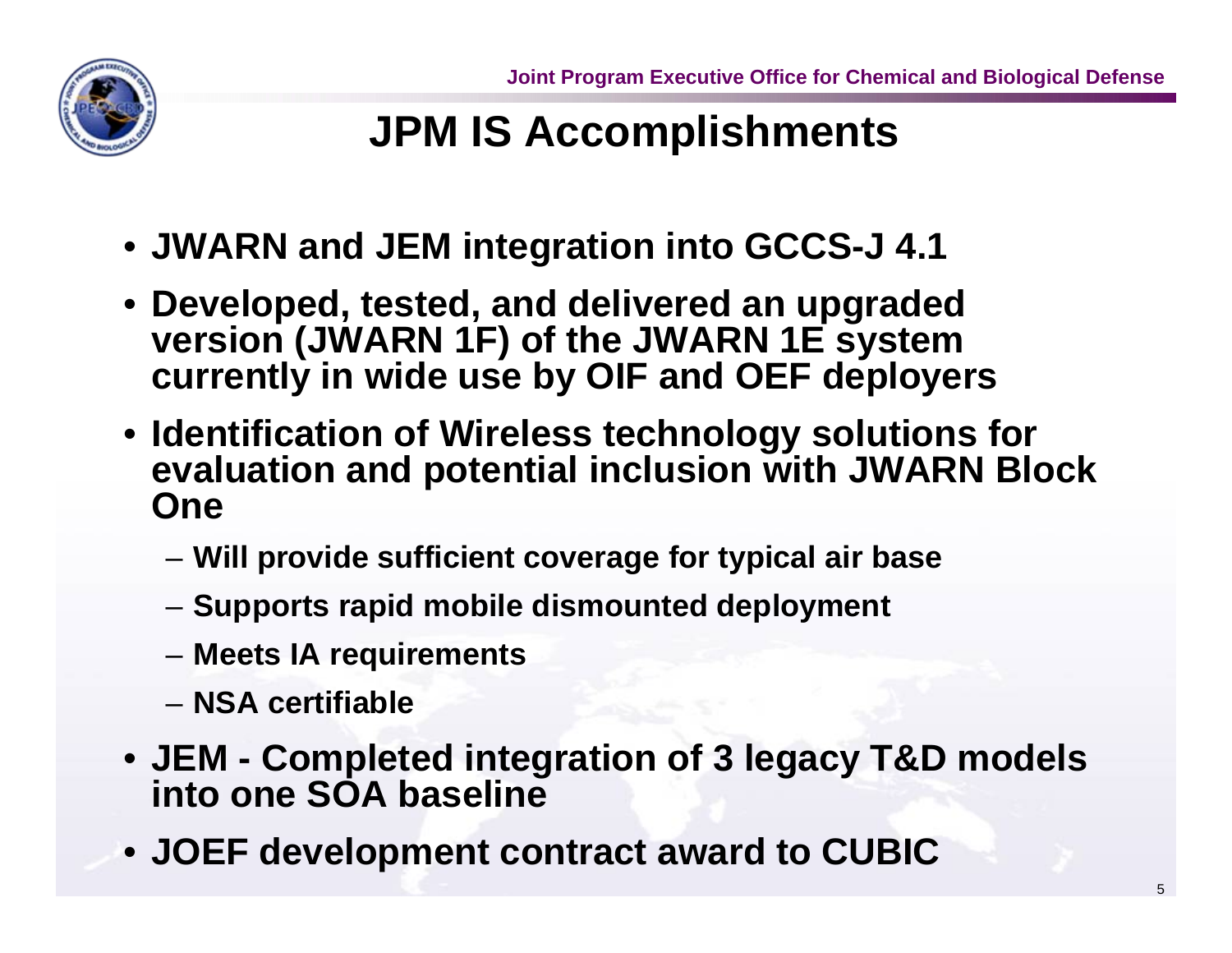

# **Partnership with JSTO**

- **Sensor Alert Verification for Incident Operational Response (SAVIOR)**
- **Shared Common Operational Picture (COP)**
- **JCID Thin Client Server**
- **InterLAN Service Connection Manager (ILSCM)**
- **JCID on a Chip**
- **Urban Dispersion Models**
- **Internal Modeling for STAFFs**

**JSTO is providing critical tech base input**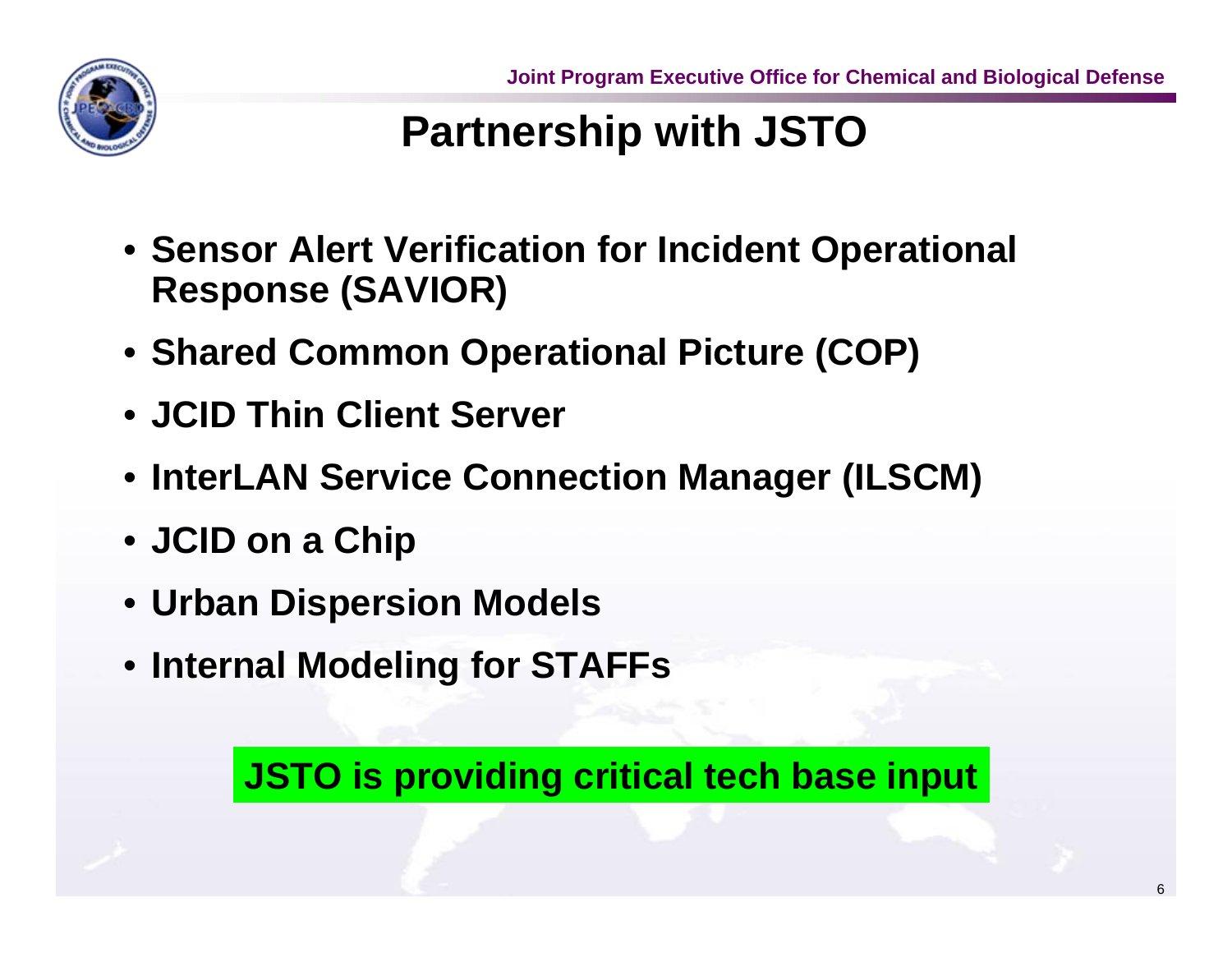

#### **Acquisition Pull: The Technology Transition Paradigm**



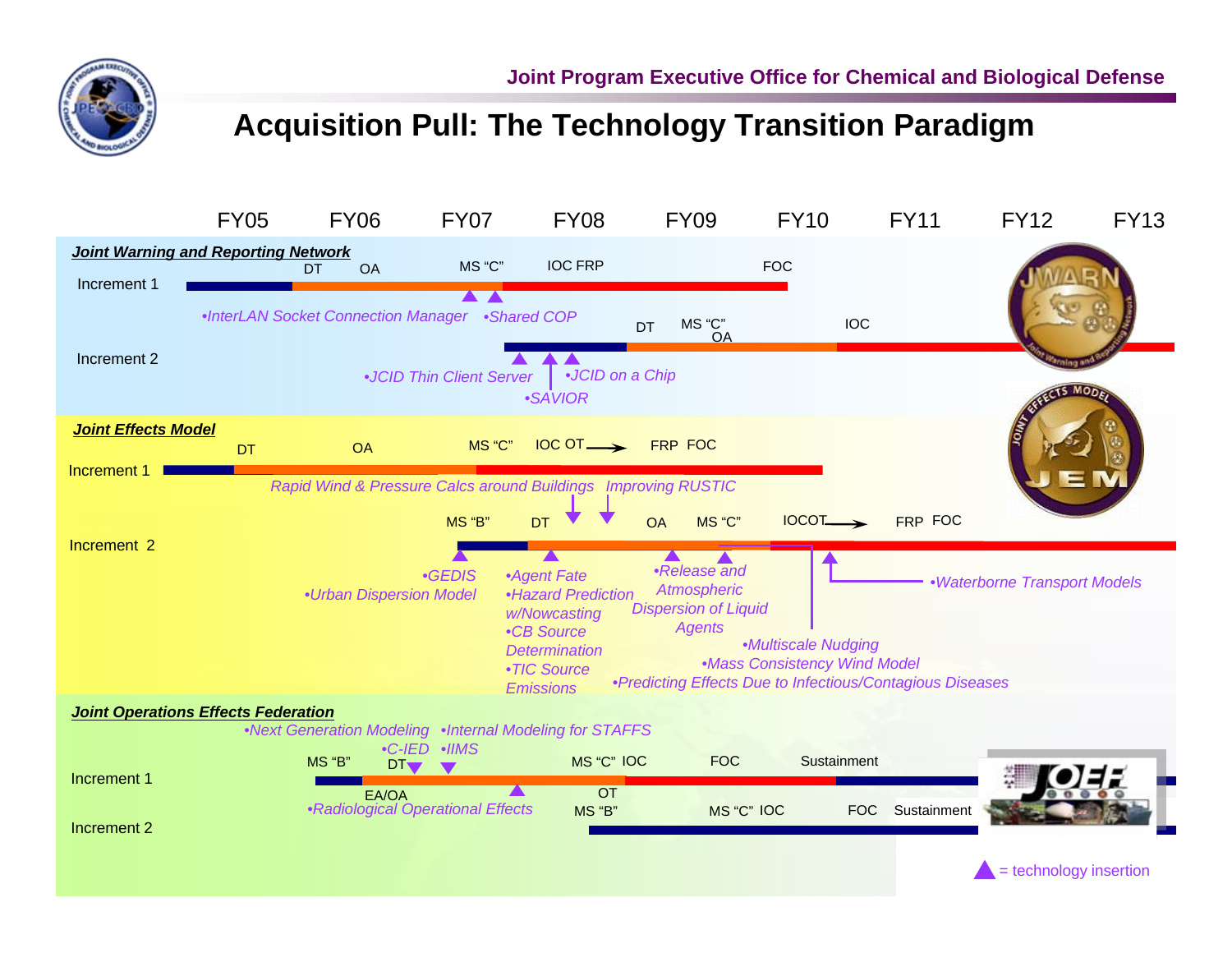## **Business Opportunities**

|           |                                                                                  | <b>Time Period</b>       |
|-----------|----------------------------------------------------------------------------------|--------------------------|
|           | <b>Physical Science and Technology</b><br><b>Broad Agency Announcement (BAA)</b> | <b>FY06 &amp; FY07</b>   |
|           | December each year<br>$\overline{\phantom{m}}$                                   |                          |
|           | Other BAA solicitation occurs under the CBDIF program                            |                          |
| $\bullet$ | <b>SPAWAR Knowledge Superiority (BAA)</b>                                        |                          |
|           | - JPM IS Technology Challenges/S&T Gaps                                          | <b>Open Indefinitely</b> |
|           | <b>JWARN</b>                                                                     |                          |
|           | <b>JCID production (RFP)</b>                                                     | $FY08 - FY12$            |
|           | <b>Block 2 Increment 1 Sustainment</b>                                           | <b>FY08 and beyond</b>   |
|           | <b>Block 2 Increment 2 Design &amp; Development</b>                              | $FY08 - FY09$            |
|           | <b>JEM</b>                                                                       |                          |
|           | <b>JEM Lead Integrator (SEAPORT E)</b><br>$\overline{\phantom{m}}$               | <b>FY07-FY12</b>         |
|           | • Sustain Block I                                                                |                          |
|           | • Integrate S&T Capabilities for Block II & Beyond                               |                          |
|           | <b>JOEF</b>                                                                      |                          |
|           | <b>JSTO Technology Insertion Increment 1</b>                                     | $FY06 - FY08$            |
|           | <b>JSTO Technology Insertion Increment 2</b><br>$\overline{\phantom{m}}$         | <b>FY06 and beyond</b>   |
|           | Software Development Increment 2 and beyond                                      | <b>FY08 and beyond</b>   |
|           |                                                                                  |                          |